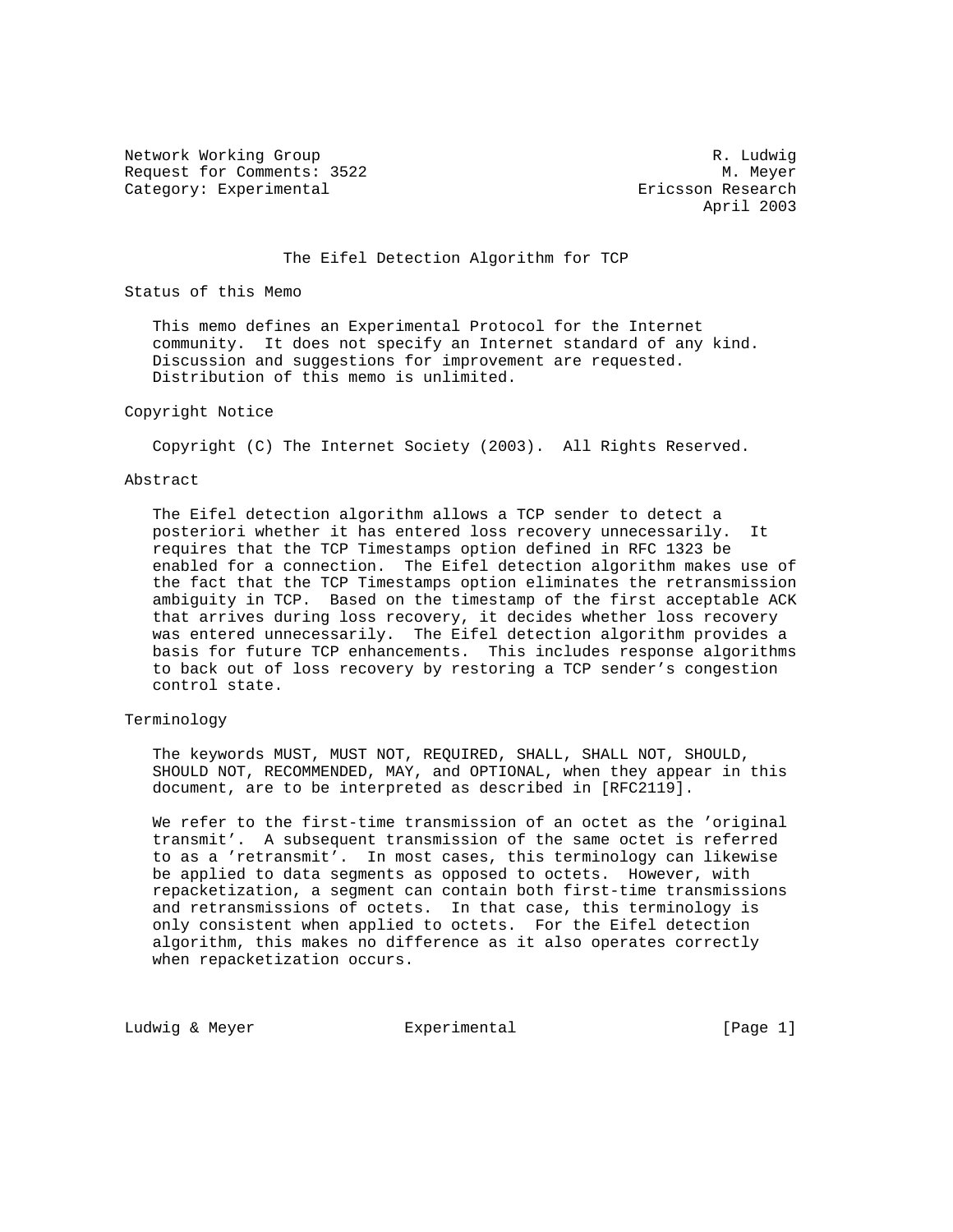We use the term 'acceptable ACK' as defined in [RFC793]. That is an ACK that acknowledges previously unacknowledged data. We use the term 'duplicate ACK', and the variable 'dupacks' as defined in [WS95]. The variable 'dupacks' is a counter of duplicate ACKs that have already been received by a TCP sender before the fast retransmit is sent. We use the variable 'DupThresh' to refer to the so-called duplicate acknowledgement threshold, i.e., the number of duplicate ACKs that need to arrive at a TCP sender to trigger a fast retransmit. Currently, DupThresh is specified as a fixed value of three [RFC2581]. Future TCPs might implement an adaptive DupThresh.

## 1. Introduction

 The retransmission ambiguity problem [Zh86], [KP87] is a TCP sender's inability to distinguish whether the first acceptable ACK that arrives after a retransmit was sent in response to the original transmit or the retransmit. This problem occurs after a timeout based retransmit and after a fast retransmit. The Eifel detection algorithm uses the TCP Timestamps option defined in [RFC1323] to eliminate the retransmission ambiguity. It thereby allows a TCP sender to detect a posteriori whether it has entered loss recovery unnecessarily.

 This added capability of a TCP sender is useful in environments where TCP's loss recovery and congestion control algorithms may often get falsely triggered. This can be caused by packet reordering, packet duplication, or a sudden delay increase in the data or the ACK path that results in a spurious timeout. For example, such sudden delay increases can often occur in wide-area wireless access networks due to handovers, resource preemption due to higher priority traffic (e.g., voice), or because the mobile transmitter traverses through a radio coverage hole (e.g., see [Gu01]). In such wireless networks, the often unnecessary go-back-N retransmits that typically occur after a spurious timeout create a serious problem. They decrease end-to-end throughput, are useless load upon the network, and waste transmission (battery) power. Note that across such networks the use of timestamps is recommended anyway [RFC3481].

 Based on the Eifel detection algorithm, a TCP sender may then choose to implement dedicated response algorithms. One goal of such a response algorithm would be to alleviate the consequences of a falsely triggered loss recovery. This may include restoring the TCP sender's congestion control state, and avoiding the mentioned unnecessary go-back-N retransmits. Another goal would be to adapt protocol parameters such as the duplicate acknowledgement threshold [RFC2581], and the RTT estimators [RFC2988]. This is to reduce the risk of falsely triggering TCP's loss recovery again as the connection progresses. However, such response algorithms are outside

Ludwig & Meyer **Experimental** Experimental [Page 2]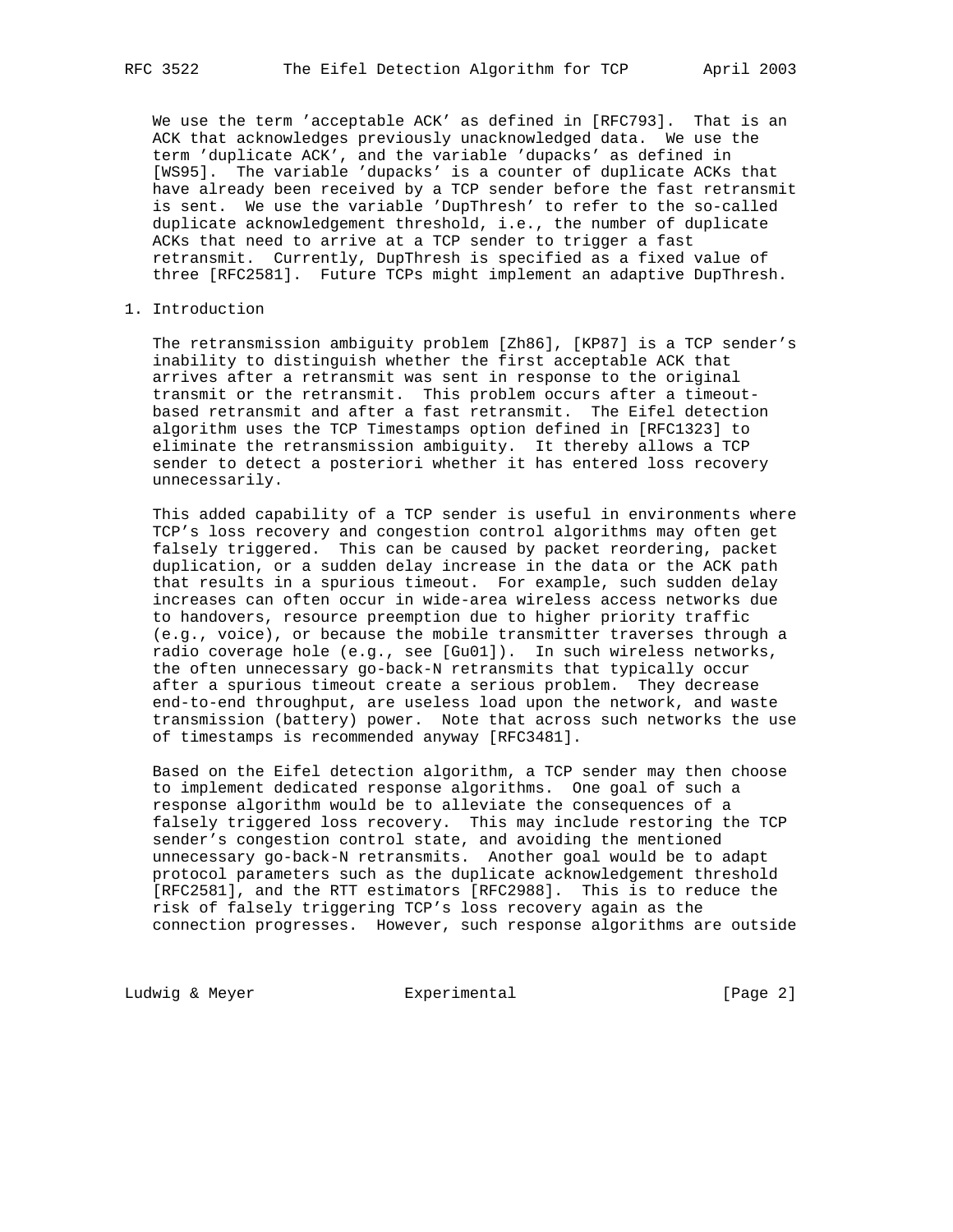the scope of this document. Note: The original proposal, the "Eifel algorithm" [LK00], comprises both a detection and a response algorithm. This document only defines the detection part. The response part is defined in [LG03].

 A key feature of the Eifel detection algorithm is that it already detects, upon the first acceptable ACK that arrives during loss recovery, whether a fast retransmit or a timeout was spurious. This is crucial to be able to avoid the mentioned go-back-N retransmits. Another feature is that the Eifel detection algorithm is fairly robust against the loss of ACKs.

 Also the DSACK option [RFC2883] can be used to detect a posteriori whether a TCP sender has entered loss recovery unnecessarily [BA02]. However, the first ACK carrying a DSACK option usually arrives at a TCP sender only after loss recovery has already terminated. Thus, the DSACK option cannot be used to eliminate the retransmission ambiguity. Consequently, it cannot be used to avoid the mentioned unnecessary go-back-N retransmits. Moreover, a DSACK-based detection algorithm is less robust against ACK losses. A recent proposal based on neither the TCP timestamps nor the DSACK option does not have the limitation of DSACK-based schemes, but only addresses the case of spurious timeouts [SK03].

2. Events that Falsely Trigger TCP Loss Recovery

 The following events may falsely trigger a TCP sender's loss recovery and congestion control algorithms. This causes a so-called spurious retransmit, and an unnecessary reduction of the TCP sender's congestion window and slow start threshold [RFC2581].

- Spurious timeout
- Packet reordering
- Packet duplication

 A spurious timeout is a timeout that would not have occurred had the sender "waited longer". This may be caused by increased delay that suddenly occurs in the data and/or the ACK path. That in turn might cause an acceptable ACK to arrive too late, i.e., only after a TCP sender's retransmission timer has expired. For the purpose of specifying the algorithm in Section 3, we define this case as SPUR\_TO (equal 1).

 Note: There is another case where a timeout would not have occurred had the sender "waited longer": the retransmission timer expires, and afterwards the TCP sender receives the duplicate ACK

Ludwig & Meyer **Experimental** Experimental [Page 3]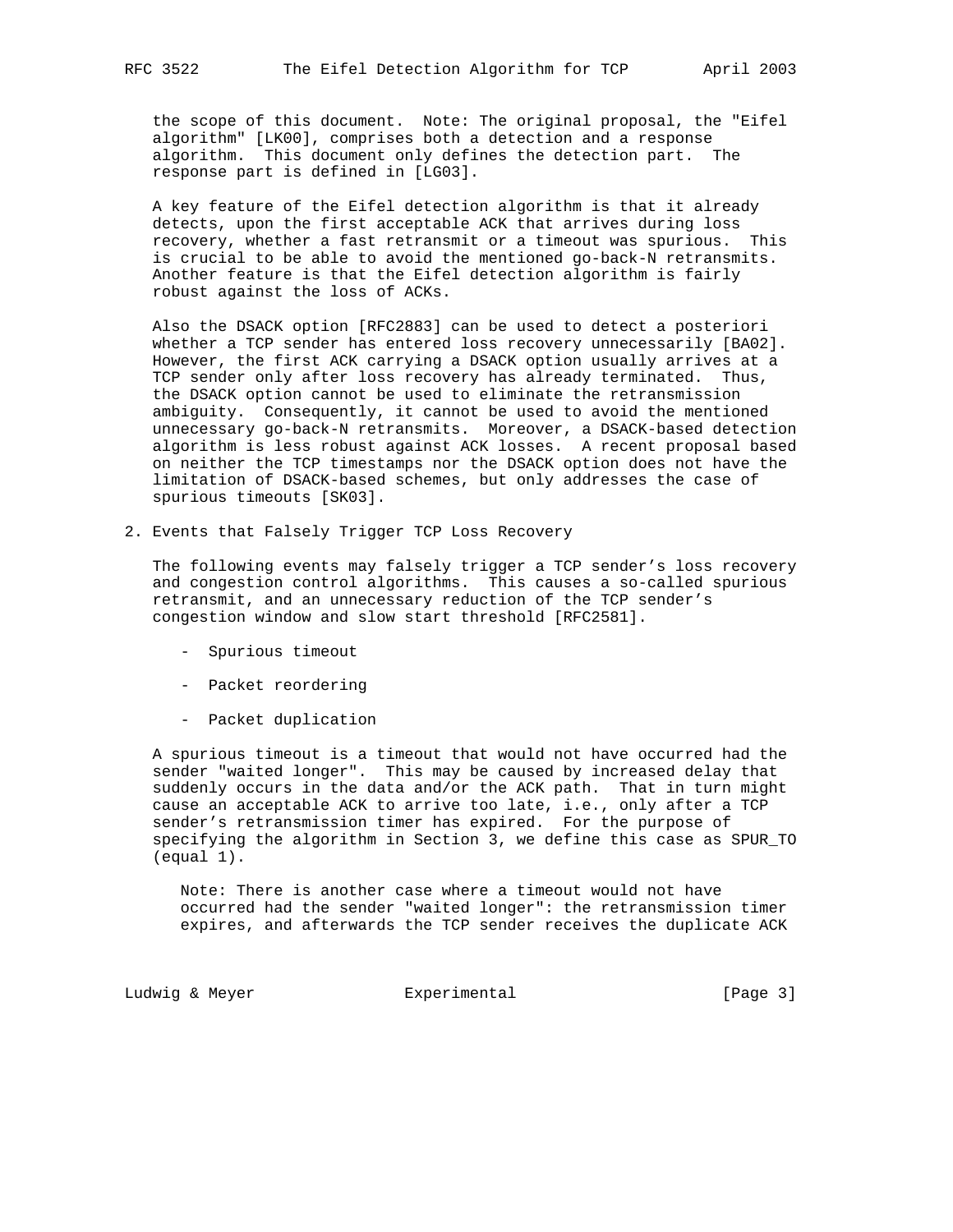that would have triggered a fast retransmit of the oldest outstanding segment. We call this a 'fast timeout', since in competition with the fast retransmit algorithm the timeout was faster. However, a fast timeout is not spurious since apparently a segment was in fact lost, i.e., loss recovery was initiated rightfully. In this document, we do not consider fast timeouts.

 Packet reordering in the network may occur because IP [RFC791] does not guarantee in-order delivery of packets. Additionally, a TCP receiver generates a duplicate ACK for each segment that arrives out-of-order. This results in a spurious fast retransmit if three or more data segments arrive out-of-order at a TCP receiver, and at least three of the resulting duplicate ACKs arrive at the TCP sender. This assumes that the duplicate acknowledgement threshold is set to three as defined in [RFC2581].

 Packet duplication may occur because a receiving IP does not (cannot) remove packets that have been duplicated in the network. A TCP receiver in turn also generates a duplicate ACK for each duplicate segment. As with packet reordering, this results in a spurious fast retransmit if duplication of data segments or ACKs results in three or more duplicate ACKs to arrive at a TCP sender. Again, this assumes that the duplicate acknowledgement threshold is set to three.

 The negative impact on TCP performance caused by packet reordering and packet duplication is commonly the same: a single spurious retransmit (the fast retransmit), and the unnecessary halving of a TCP sender's congestion window as a result of the subsequent fast recovery phase [RFC2581].

 The negative impact on TCP performance caused by a spurious timeout is more severe. First, the timeout event itself causes a single spurious retransmit, and unnecessarily forces a TCP sender into slow start [RFC2581]. Then, as the connection progresses, a chain reaction gets triggered that further decreases TCP's performance. Since the timeout was spurious, at least some ACKs for original transmits typically arrive at the TCP sender before the ACK for the retransmit arrives. (This is unless severe packet reordering coincided with the spurious timeout in such a way that the ACK for the retransmit is the first acceptable ACK to arrive at the TCP sender.) Those ACKs for original transmits then trigger an implicit go-back-N loss recovery at the TCP sender [LK00]. Assuming that none of the outstanding segments and none of the corresponding ACKs were lost, all outstanding segments get retransmitted unnecessarily. In fact, during this phase, a TCP sender violates the packet conservation principle [Jac88]. This is because the unnecessary go back-N retransmits are sent during slow start. Thus, for each packet that leaves the network and that belongs to the first half of the

Ludwig & Meyer **Experimental** Experimental [Page 4]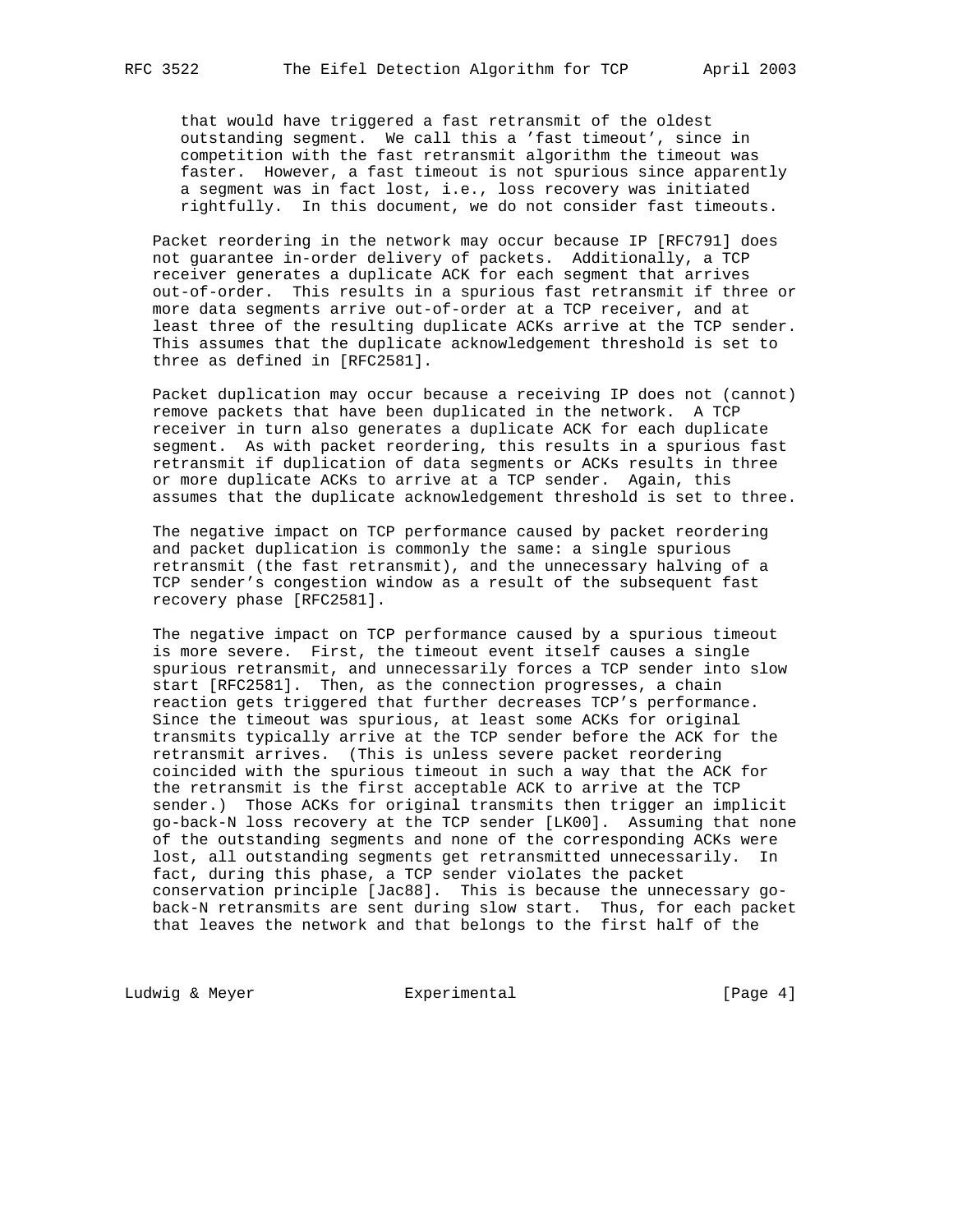original flight, two useless retransmits are sent into the network. In addition, some TCPs suffer from a spurious fast retransmit. This is because the unnecessary go-back-N retransmits arrive as duplicates at the TCP receiver, which in turn triggers a series of duplicate ACKs. Note that this last spurious fast retransmit could be avoided with the careful variant of 'bugfix' [RFC2582].

 More detailed explanations, including TCP trace plots that visualize the effects of spurious timeouts and packet reordering, can be found in the original proposal [LK00].

- 3. The Eifel Detection Algorithm
- 3.1 The Idea

 The goal of the Eifel detection algorithm is to allow a TCP sender to detect a posteriori whether it has entered loss recovery unnecessarily. Furthermore, the TCP sender should be able to make this decision upon the first acceptable ACK that arrives after the timeout-based retransmit or the fast retransmit has been sent. This in turn requires extra information in ACKs by which the TCP sender can unambiguously distinguish whether that first acceptable ACK was sent in response to the original transmit or the retransmit. Such extra information is provided by the TCP Timestamps option [RFC1323]. Generally speaking, timestamps are monotonously increasing "serial numbers" added into every segment that are then echoed within the corresponding ACKs. This is exploited by the Eifel detection algorithm in the following way.

 Given that timestamps are enabled for a connection, a TCP sender always stores the timestamp of the retransmit sent in the beginning of loss recovery, i.e., the timestamp of the timeout-based retransmit or the fast retransmit. If the timestamp of the first acceptable ACK, that arrives after the retransmit was sent, is smaller then the stored timestamp of that retransmit, then that ACK must have been sent in response to an original transmit. Hence, the TCP sender must have entered loss recovery unnecessarily.

 The fact that the Eifel detection algorithm decides upon the first acceptable ACK is crucial to allow future response algorithms to avoid the unnecessary go-back-N retransmits that typically occur after a spurious timeout. Also, if loss recovery was entered unnecessarily, a window worth of ACKs are outstanding that all carry a timestamp that is smaller than the stored timestamp of the retransmit. The arrival of any one of those ACKs is sufficient for the Eifel detection algorithm to work. Hence, the solution is fairly

Ludwig & Meyer **Experimental** Experimental [Page 5]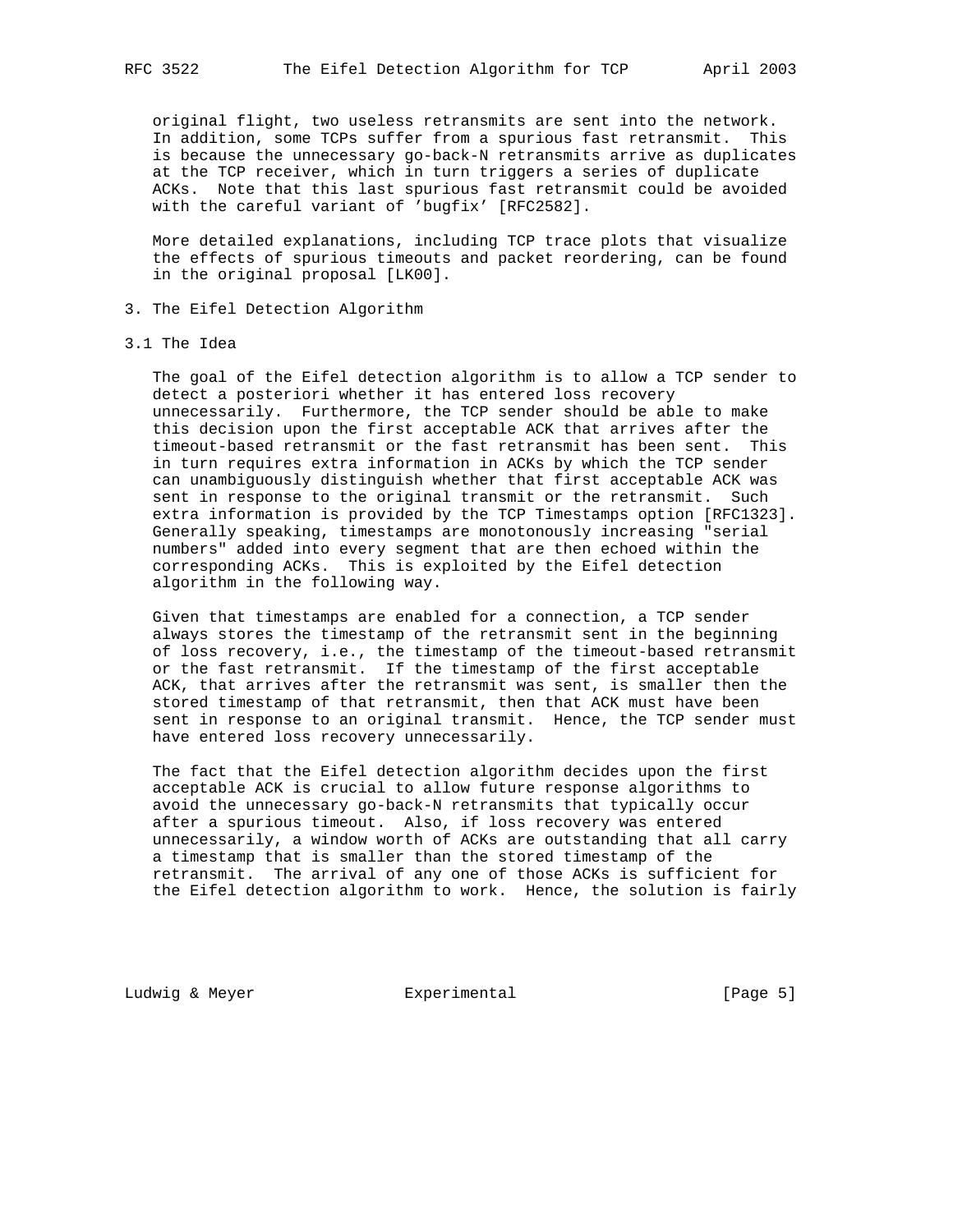robust against ACK losses. Even the ACK sent in response to the retransmit, i.e., the one that carries the stored timestamp, may get lost without compromising the algorithm.

3.2 The Algorithm

 Given that the TCP Timestamps option [RFC1323] is enabled for a connection, a TCP sender MAY use the Eifel detection algorithm as defined in this subsection.

 If the Eifel detection algorithm is used, the following steps MUST be taken by a TCP sender, but only upon initiation of loss recovery, i.e., when either the timeout-based retransmit or the fast retransmit is sent. The Eifel detection algorithm MUST NOT be reinitiated after loss recovery has already started. In particular, it must not be reinitiated upon subsequent timeouts for the same segment, and not upon retransmitting segments other than the oldest outstanding segment, e.g., during selective loss recovery.

- (1) Set a "SpuriousRecovery" variable to FALSE (equal 0).
- (2) Set a "RetransmitTS" variable to the value of the Timestamp Value field of the Timestamps option included in the retransmit sent when loss recovery is initiated. A TCP sender must ensure that RetransmitTS does not get overwritten as loss recovery progresses, e.g., in case of a second timeout and subsequent second retransmit of the same octet.
- (3) Wait for the arrival of an acceptable ACK. When an acceptable ACK has arrived, proceed to step (4).
- (4) If the value of the Timestamp Echo Reply field of the acceptable ACK's Timestamps option is smaller than the value of RetransmitTS, then proceed to step (5),

else proceed to step (DONE).

 (5) If the acceptable ACK carries a DSACK option [RFC2883], then proceed to step (DONE),

> else if during the lifetime of the TCP connection the TCP sender has previously received an ACK with a DSACK option, or the acceptable ACK does not acknowledge all outstanding data, then proceed to step (6),

else proceed to step (DONE).

Ludwig & Meyer **Experimental** Experimental [Page 6]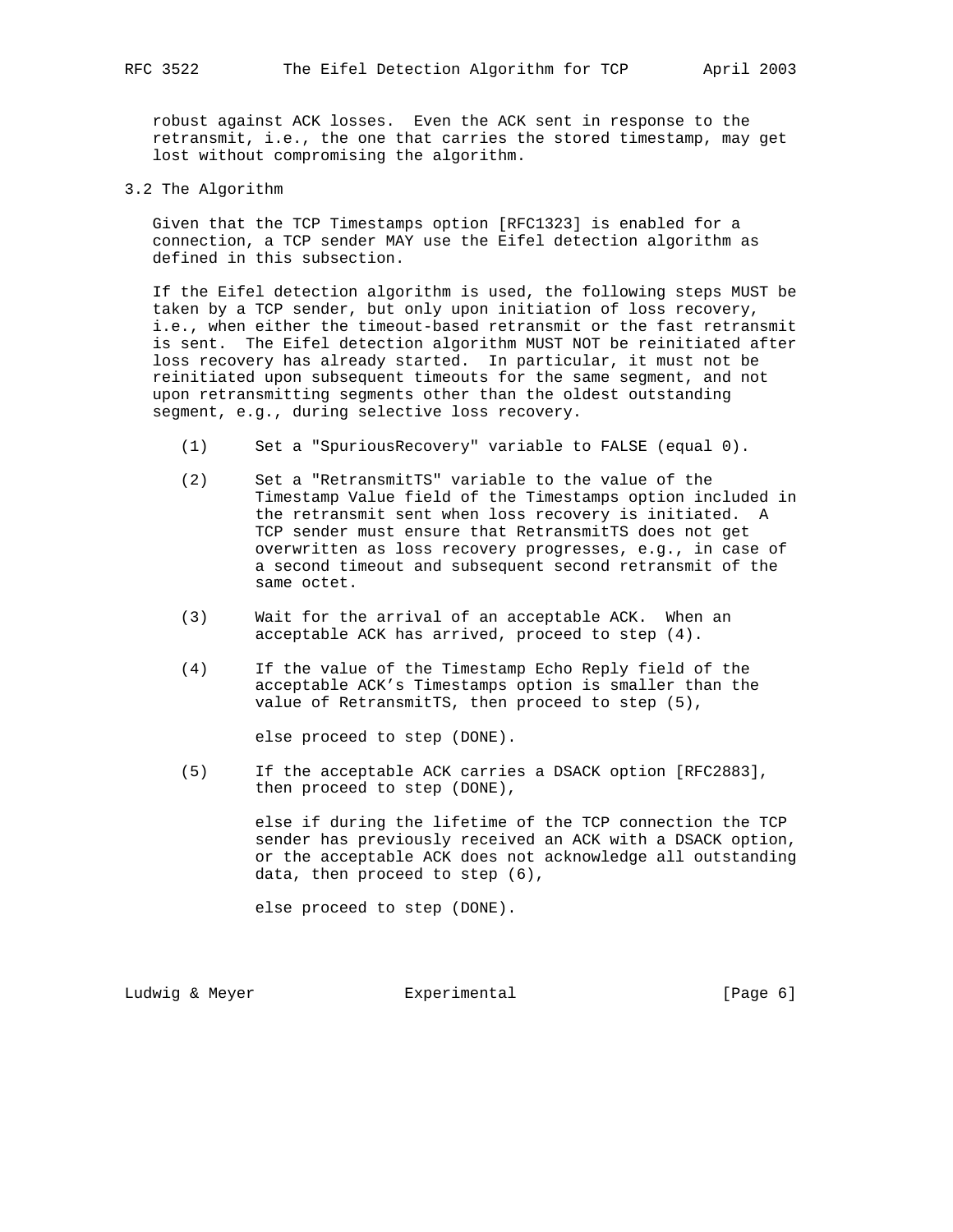(6) If the loss recovery has been initiated with a timeout based retransmit, then set SpuriousRecovery <- SPUR\_TO (equal 1),

> else set SpuriousRecovery <- dupacks+1

(RESP) Do nothing (Placeholder for a response algorithm).

(DONE) No further processing.

 The comparison "smaller than" in step (4) is conservative. In theory, if the timestamp clock is slow or the network is fast, RetransmitTS could at most be equal to the timestamp echoed by an ACK sent in response to an original transmit. In that case, it is assumed that the loss recovery was not falsely triggered.

 Note that the condition "if during the lifetime of the TCP connection the TCP sender has previously received an ACK with a DSACK option" in step (5) would be true in case the TCP receiver would signal in the SYN that it is DSACK-enabled. But unfortunately, this is not required by [RFC2883].

3.3 A Corner Case: "Timeout due to loss of all ACKs" (step 5)

 Even though the oldest outstanding segment arrived at a TCP receiver, the TCP sender is forced into a timeout if all ACKs are lost. Although the resulting retransmit is unnecessary, such a timeout is unavoidable. It should therefore not be considered spurious. Moreover, the subsequent reduction of the congestion window is an appropriate response to the potentially heavy congestion in the ACK path. The original proposal [LK00] does not handle this case well. It effectively disables this implicit form of congestion control for the ACK path, which otherwise does not exist in TCP. This problem is fixed by step (5) of the Eifel detection algorithm as explained in the remainder of this section.

 If all ACKs are lost while the oldest outstanding segment arrived at the TCP receiver, the retransmit arrives as a duplicate. In response to duplicates, RFC 1323 mandates that the timestamp of the last segment that arrived in-sequence should be echoed. That timestamp is carried by the first acceptable ACK that arrives at the TCP sender after loss recovery was entered, and is commonly smaller than the timestamp carried by the retransmit. Consequently, the Eifel detection algorithm misinterprets such a timeout as being spurious, unless the TCP receiver is DSACK-enabled [RFC2883]. In that case, the acceptable ACK carries a DSACK option, and the Eifel algorithm is terminated through the first part of step (5).

Ludwig & Meyer **Experimental** Experimental [Page 7]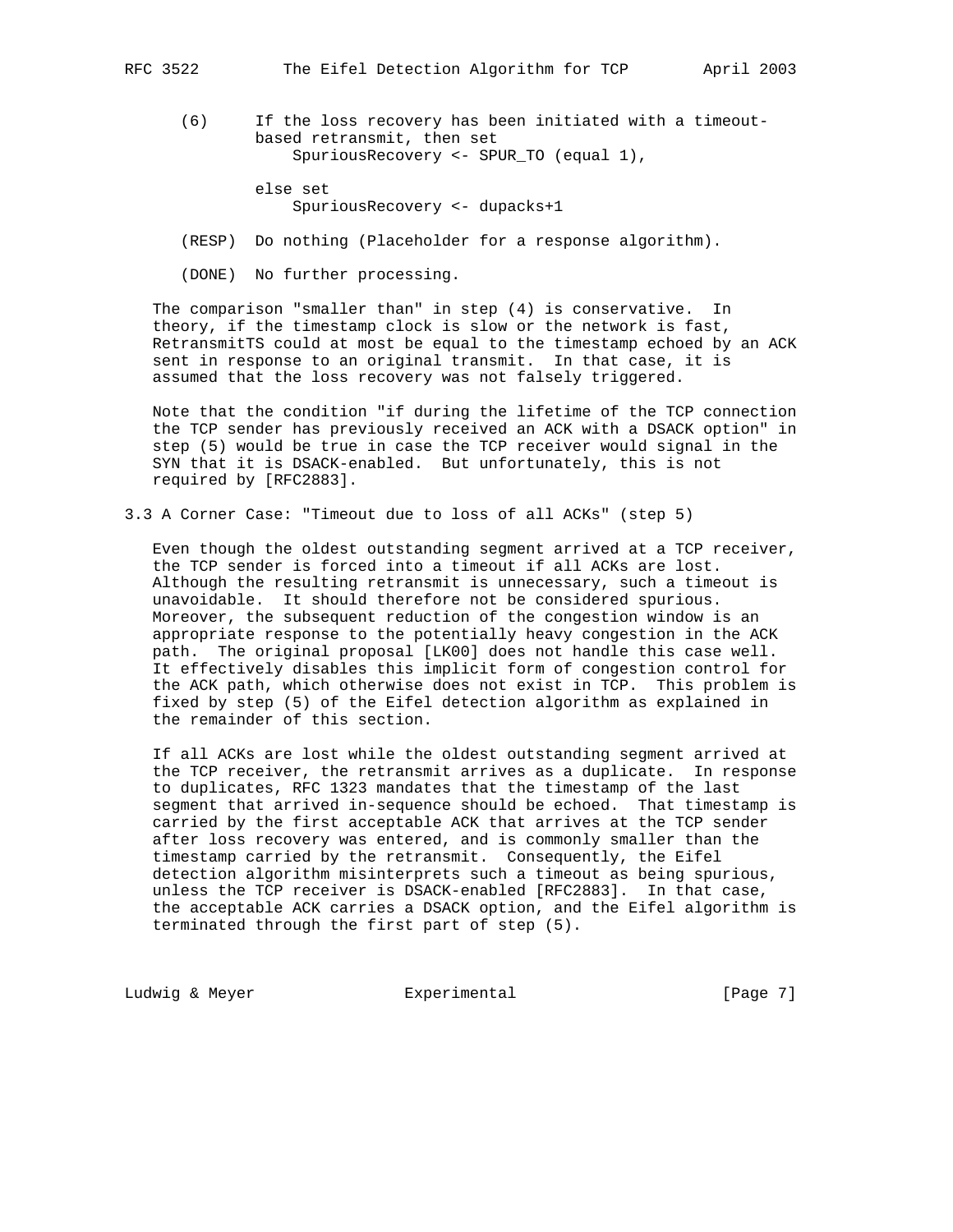Note: Not all TCP implementations strictly follow RFC 1323. In response to a duplicate data segment, some TCP receivers echo the timestamp of the duplicate. With such TCP receivers, the corner case discussed in this section does not apply. The timestamp carried by the retransmit would be echoed in the first acceptable ACK, and the Eifel detection algorithm would be terminated through step (4). Thus, even though all ACKs were lost and independent of whether the DSACK option was enabled for a connection, the Eifel detection algorithm would have no effect.

 With TCP receivers that are not DSACK-enabled, disabling the mentioned implicit congestion control for the ACK path is not a problem as long as data segments are lost, in addition to the entire flight of ACKs. The Eifel detection algorithm misinterprets such a timeout as being spurious, and the Eifel response algorithm would reverse the congestion control state. Still, the TCP sender would respond to congestion (in the data path) as soon as it finds out about the first loss in the outstanding flight. I.e., the TCP sender would still halve its congestion window for that flight of packets. If no data segment is lost while the entire flight of ACKs is lost, the first acceptable ACK that arrives at the TCP sender after loss recovery was entered acknowledges all outstanding data. In that case, the Eifel algorithm is terminated through the second part of step (5).

 Note that there is little concern about violating the packet conservation principle when entering slow start after an unavoidable timeout caused by the loss of an entire flight of ACKs, i.e., when the Eifel detection algorithm was terminated through step (5). This is because in that case, the acceptable ACK corresponds to the retransmit, which is a strong indication that the pipe has drained entirely, i.e., that no more original transmits are in the network. This is different with spurious timeouts as discussed in Section 2.

3.4 Protecting Against Misbehaving TCP Receivers (the Safe Variant)

 A TCP receiver can easily make a genuine retransmit appear to the TCP sender as a spurious retransmit by forging echoed timestamps. This may pose a security concern.

 Fortunately, there is a way to modify the Eifel detection algorithm in a way that makes it robust against lying TCP receivers. The idea is to use timestamps as a segment's "secret" that a TCP receiver only gets to know if it receives the segment. Conversely, a TCP receiver will not know the timestamp of a segment that was lost. Hence, to "prove" that it received the original transmit of a segment that a TCP sender retransmitted, the TCP receiver would need to return the timestamp of that original transmit. The Eifel detection algorithm

Ludwig & Meyer **Experimental** Experimental [Page 8]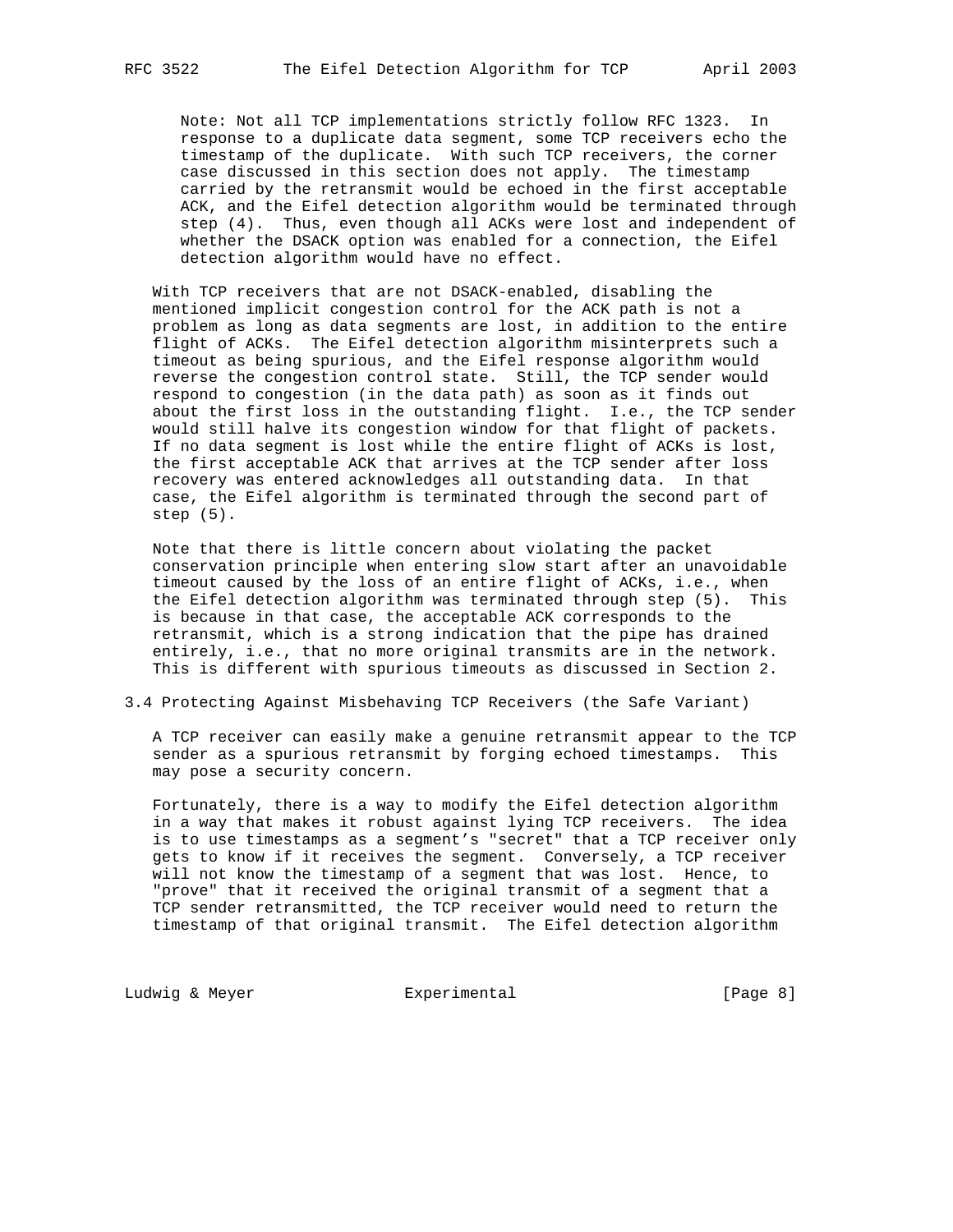could then be modified to only decide that loss recovery has been unnecessarily entered if the first acceptable ACK echoes the timestamp of the original transmit.

 Hence, implementers may choose to implement the algorithm with the following modifications.

Step (2) is replaced with step (2'):

 (2') Set a "RetransmitTS" variable to the value of the Timestamp Value field of the Timestamps option that was included in the original transmit corresponding to the retransmit. Note: This step requires that the TCP sender stores the timestamps of all outstanding original transmits.

Step (4) is replaced with step (4'):

 (4') If the value of the Timestamp Echo Reply field of the acceptable ACK's Timestamps option is equal to the value of the variable RetransmitTS, then proceed to step (5),

else proceed to step (DONE).

 These modifications come at a cost: the modified algorithm is fairly sensitive against ACK losses since it relies on the arrival of the acceptable ACK that corresponds to the original transmit.

 Note: The first acceptable ACK that arrives after loss recovery has been unnecessarily entered should echo the timestamp of the original transmit. This assumes that the ACK corresponding to the original transmit was not lost, that that ACK was not reordered in the network, and that the TCP receiver does not forge timestamps but complies with RFC 1323. In case of a spurious fast retransmit, this is implied by the rules for generating ACKs for data segments that fill in all or part of a gap in the sequence space (see section 4.2 of [RFC2581]) and by the rules for echoing timestamps in that case (see rule (C) in section 3.4 of [RFC1323]). In case of a spurious timeout, it is likely that the delay that has caused the spurious timeout has also caused the TCP receiver's delayed ACK timer [RFC1122] to expire before the original transmit arrives. Also, in this case the rules for generating ACKs and the rules for echoing timestamps (see rule (A) in section 3.4 of [RFC1323]) ensure that the original transmit's timestamp is echoed.

Ludwig & Meyer **Experimental** Experimental [Page 9]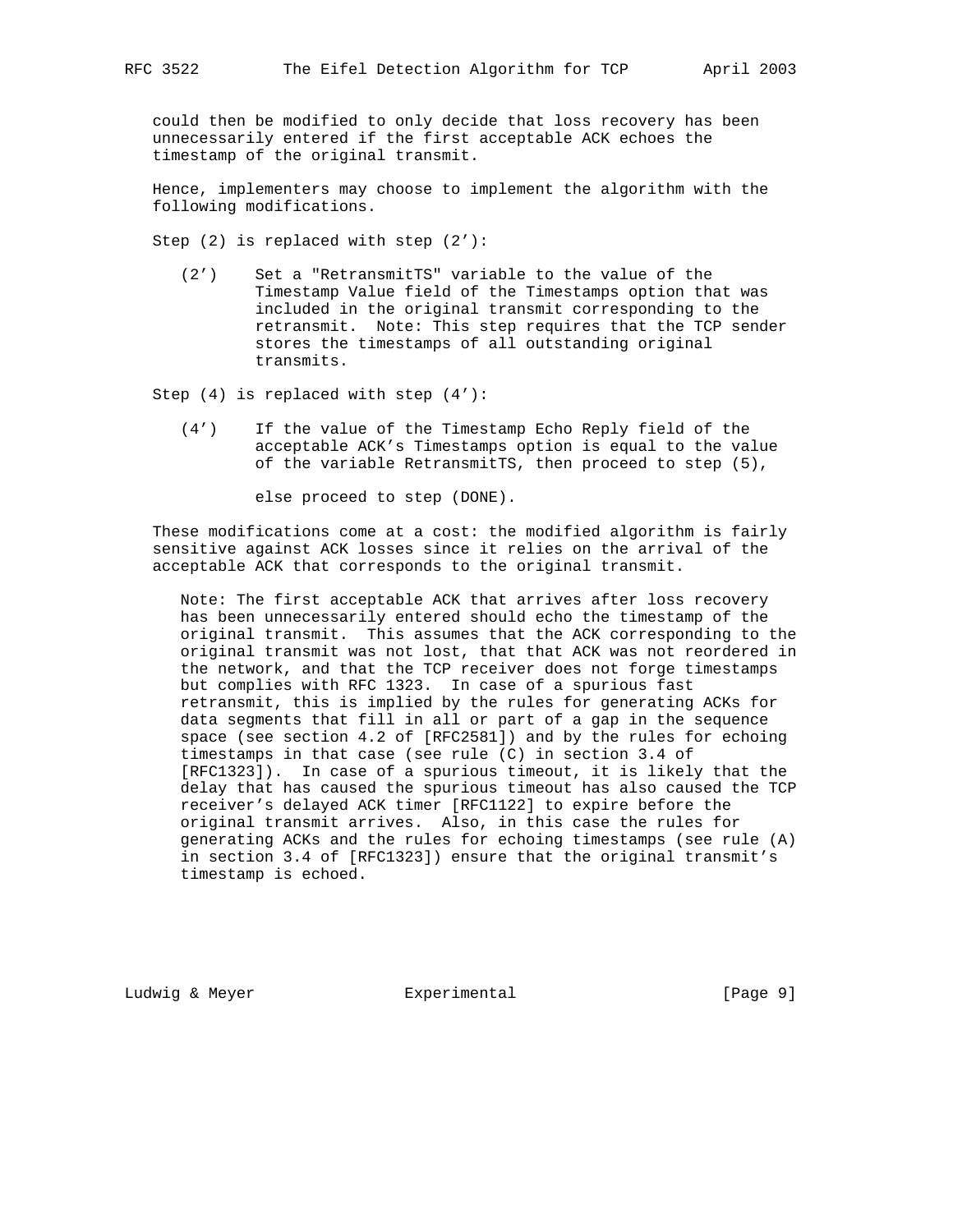A remaining problem is that a TCP receiver might guess a lost segment's timestamp from observing the timestamps of recently received segments. For example, if segment N was lost while segment N-1 and N+1 have arrived, a TCP receiver could guess the timestamp that lies in the middle of the timestamps of segments N-1 and N+1, and echo it in the ACK sent in response to the retransmit of segment N. Especially if the TCP sender implements timestamps with a coarse granularity, a misbehaving TCP receiver is likely to be successful with such an approach. In fact, with the 500 ms granularity suggested in [WS95], it even becomes quite likely that the timestamps of segments N-1, N, N+1 are identical.

 One way to reduce this risk is to implement fine grained timestamps. Note that the granularity of the timestamps is independent of the granularity of the retransmission timer. For example, some TCP implementations run a timestamp clock that ticks every millisecond. This should make it more difficult for a TCP receiver to guess the timestamp of a lost segment. Alternatively, it might be possible to combine the timestamps with a nonce, as is done for the Explicit Congestion Notification (ECN) [RFC3168]. One would need to take care, though, that the timestamps of consecutive segments remain monotonously increasing and do not interfere with the RTT timing defined in [RFC1323].

4. IPR Considerations

 The IETF has been notified of intellectual property rights claimed in regard to some or all of the specification contained in this document. For more information consult the online list of claimed rights at http://www.ietf.org/ipr.

 The IETF takes no position regarding the validity or scope of any intellectual property or other rights that might be claimed to pertain to the implementation or use of the technology described in this document or the extent to which any license under such rights might or might not be available; neither does it represent that it has made any effort to identify any such rights. Information on the IETF's procedures with respect to rights in standards-track and standards-related documentation can be found in BCP-11. Copies of claims of rights made available for publication and any assurances of licenses to be made available, or the result of an attempt made to obtain a general license or permission for the use of such proprietary rights by implementors or users of this specification can be obtained from the IETF Secretariat.

Ludwig & Meyer **Experimental** Experimental [Page 10]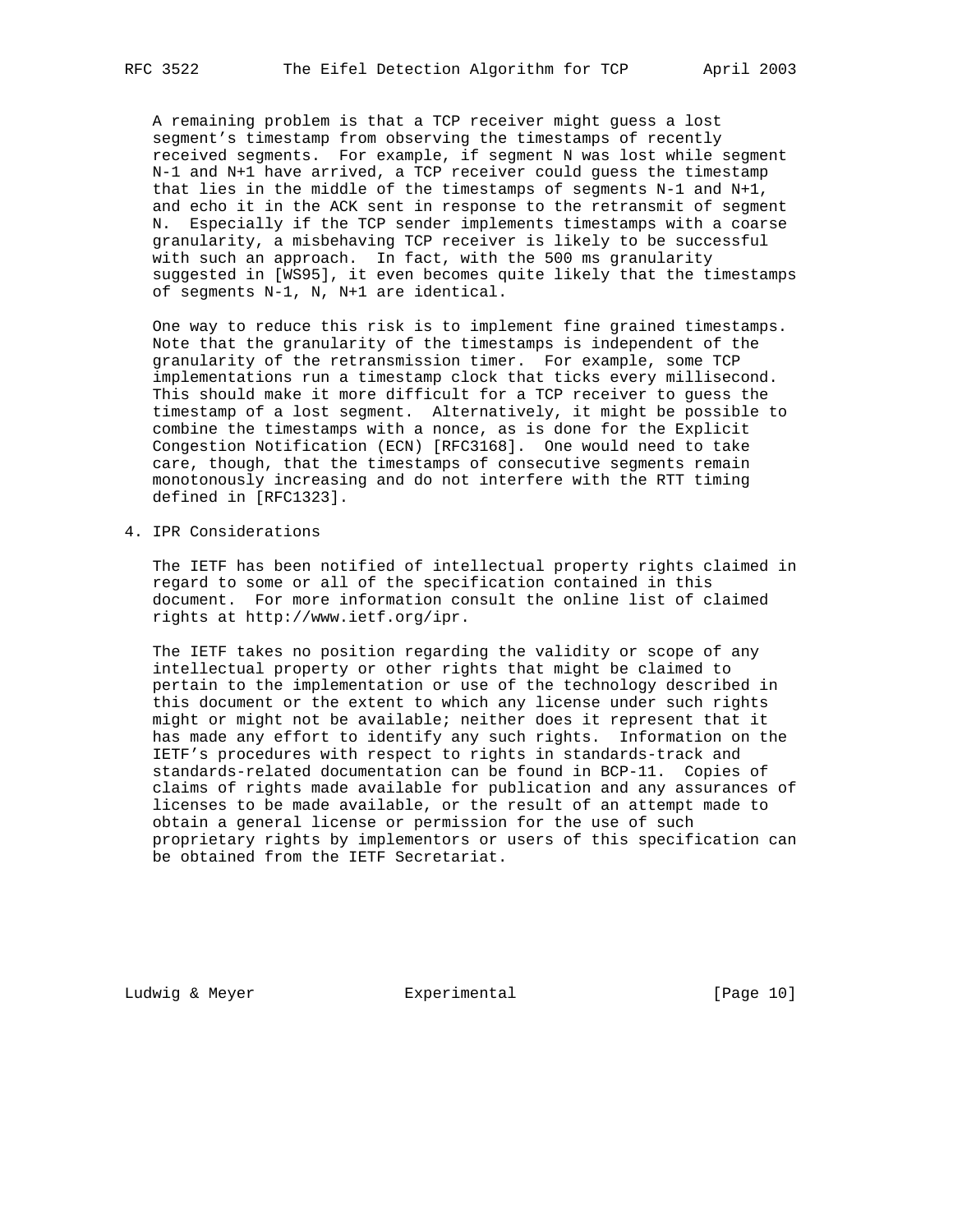### 5. Security Considerations

 There do not seem to be any security considerations associated with the Eifel detection algorithm. This is because the Eifel detection algorithm does not alter the existing protocol state at a TCP sender. Note that the Eifel detection algorithm only requires changes to the implementation of a TCP sender.

 Moreover, a variant of the Eifel detection algorithm has been proposed in Section 3.4 that makes it robust against lying TCP receivers. This may become relevant when the Eifel detection algorithm is combined with a response algorithm such as the Eifel response algorithm [LG03].

#### Acknowledgments

 Many thanks to Keith Sklower, Randy Katz, Stephan Baucke, Sally Floyd, Vern Paxson, Mark Allman, Ethan Blanton, Andrei Gurtov, Pasi Sarolahti, and Alexey Kuznetsov for useful discussions that contributed to this work.

# Normative References

- [RFC2581] Allman, M., Paxson, V. and W. Stevens, "TCP Congestion Control", RFC 2581, April 1999.
- [RFC2119] Bradner, S., "Key words for use in RFCs to Indicate Requirement Levels", BCP 14, RFC 2119, March 1997.
- [RFC2883] Floyd, S., Mahdavi, J., Mathis, M., Podolsky, M. and A. Romanow, "An Extension to the Selective Acknowledgement (SACK) Option for TCP", RFC 2883, July 2000.
- [RFC1323] Jacobson, V., Braden, R. and D. Borman, "TCP Extensions for High Performance", RFC 1323, May 1992.
- [RFC2018] Mathis, M., Mahdavi, J., Floyd, S. and A. Romanow, "TCP Selective Acknowledgement Options", RFC 2018, October 1996.
- [RFC793] Postel, J., "Transmission Control Protocol", STD 7, RFC 793, September 1981.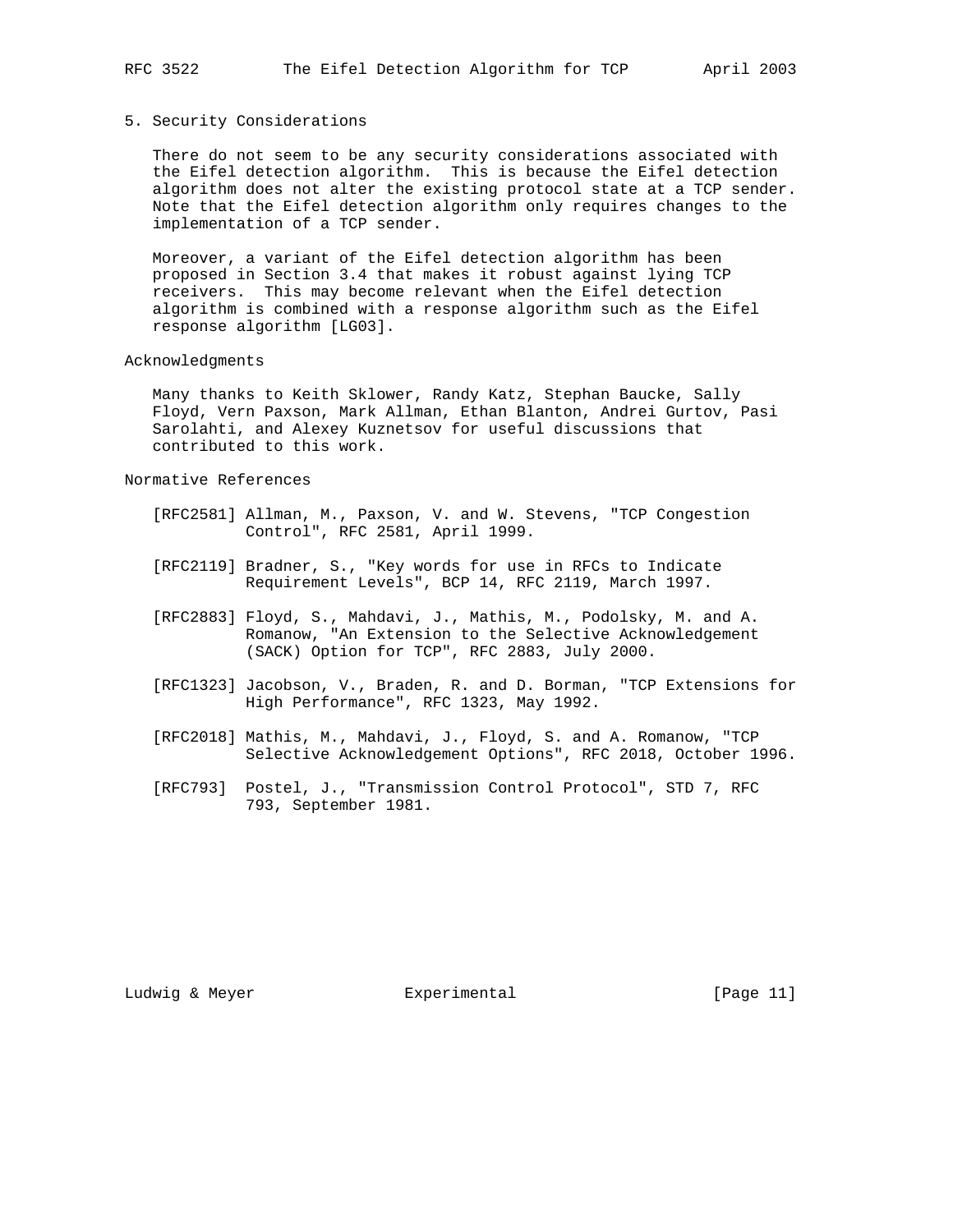Informative References

- [BA02] Blanton, E. and M. Allman, "Using TCP DSACKs and SCTP Duplicate TSNs to Detect Spurious Retransmissions", Work in Progress.
- [RFC1122] Braden, R., "Requirements for Internet Hosts Communication Layers", STD 3, RFC 1122, October 1989.
- [RFC2582] Floyd, S. and T. Henderson, "The NewReno Modification to TCP's Fast Recovery Algorithm", RFC 2582, April 1999.
- [Gu01] Gurtov, A., "Effect of Delays on TCP Performance", In Proceedings of IFIP Personal Wireless Communications, August 2001.
- [RFC3481] Inamura, H., Montenegro, G., Ludwig, R., Gurtov, A. and F. Khafizov, "TCP over Second (2.5G) and Third (3G) Generation Wireless Networks", RFC 3481, February 2003.
- [Jac88] Jacobson, V., "Congestion Avoidance and Control", In Proceedings of ACM SIGCOMM 88.
- [KP87] Karn, P. and C. Partridge, "Improving Round-Trip Time Estimates in Reliable Transport Protocols", In Proceedings of ACM SIGCOMM 87.
- [LK00] Ludwig, R. and R. H. Katz, "The Eifel Algorithm: Making TCP Robust Against Spurious Retransmissions", ACM Computer Communication Review, Vol. 30, No. 1, January 2000.
- [LG03] Ludwig, R. and A. Gurtov, "The Eifel Response Algorithm for TCP", Work in Progress.
- [RFC2988] Paxson, V. and M. Allman, "Computing TCP's Retransmission Timer", RFC 2988, November 2000.
- [RFC791] Postel, J., "Internet Protocol", STD 5, RFC 791, September 1981.
- [RFC3168] Ramakrishnan, K., Floyd, S. and D. Black, "The Addition of Explicit Congestion Notification (ECN) to IP", RFC 3168, September 2001.
- [SK03] Sarolahti, P. and M. Kojo, "F-RTO: A TCP RTO Recovery Algorithm for Avoiding Unnecessary Retransmissions", Work in Progress.

Ludwig & Meyer **Experimental** Experimental [Page 12]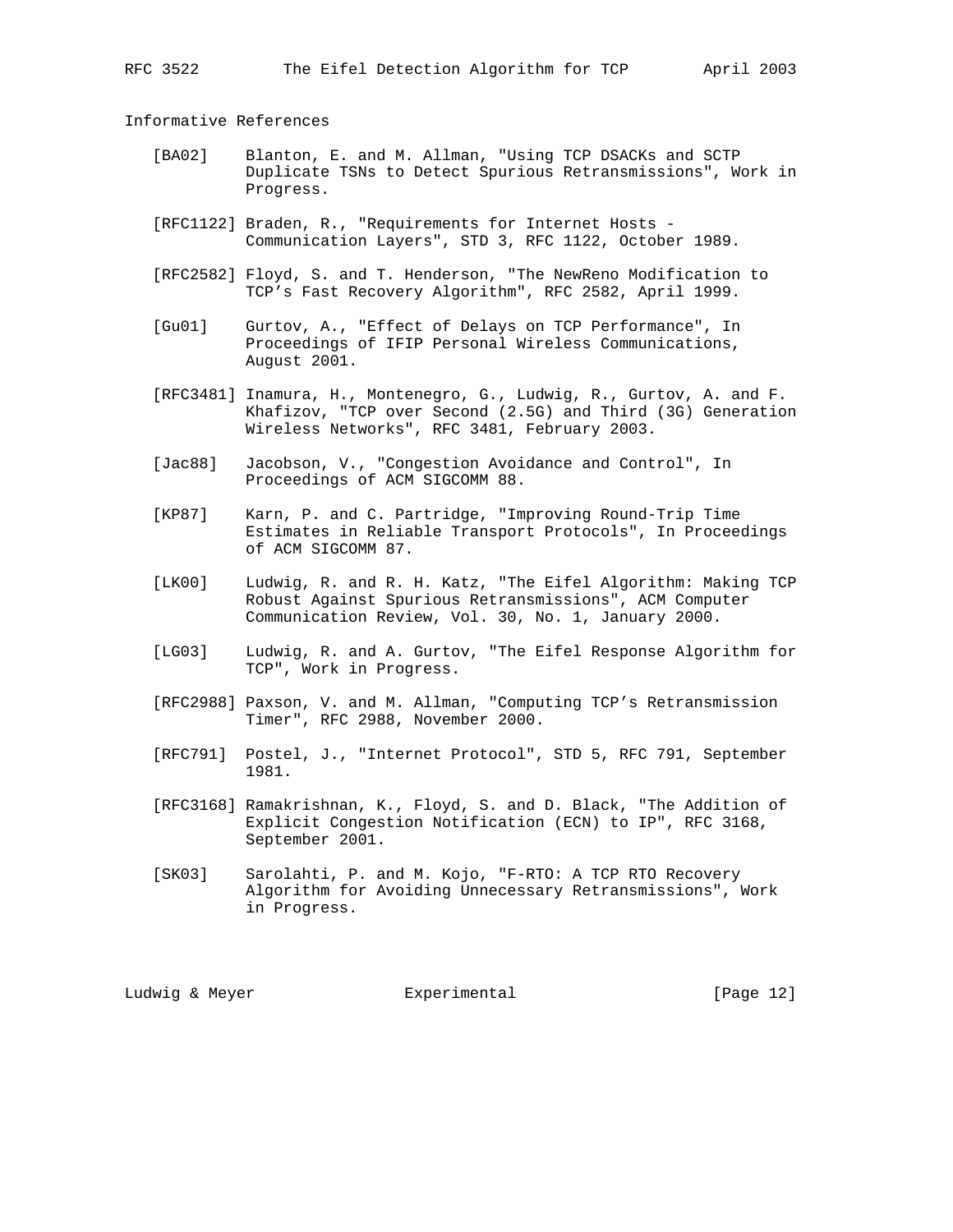- [WS95] Wright, G. R. and W. R. Stevens, "TCP/IP Illustrated, Volume 2 (The Implementation)", Addison Wesley, January 1995.
- [Zh86] Zhang, L., "Why TCP Timers Don't Work Well", In Proceedings of ACM SIGCOMM 86.

Authors' Addresses

 Reiner Ludwig Ericsson Research Ericsson Allee 1 52134 Herzogenrath, Germany

EMail: Reiner.Ludwig@eed.ericsson.se

 Michael Meyer Ericsson Research Ericsson Allee 1 52134 Herzogenrath, Germany

EMail: Michael.Meyer@eed.ericsson.se

Ludwig & Meyer **Experimental** Experimental [Page 13]